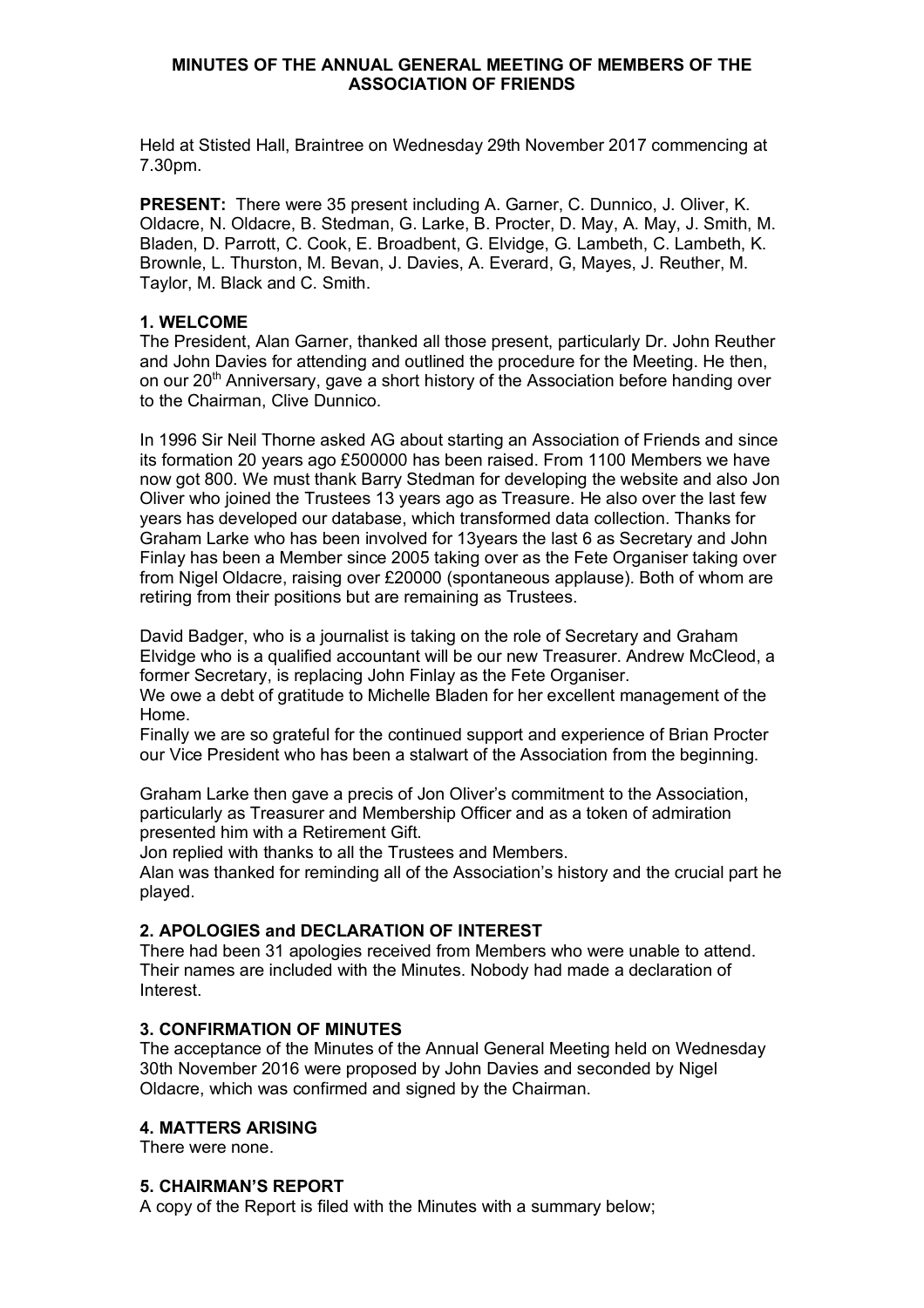- As Chairman CD sees at first hand the wonderful work carried out by the Trustees, the Home Manager, her staff and other volunteers to create a most happy atmosphere in this wonderful home at Stisted.
- Karine Oldacre our Almoner will give details on matters affecting the welfare of the residents.
- Nigel Oldacre our Vice-Chairman and Residents' Activity Organiser/Representative will report on events held during the year. We owe a great debt of gratitude to this dedicated and caring couple.
- On 11<sup>th</sup> December 2016, another Residents' Christmas Party was held and we welcomed our Deputy Provincial Grand Master, VW. Bro. Paul Reeves.
- We had a successful Fete in July and we thank John Finlay, Nigel Oldacre and their team of helpers for their immense amount of hard work. Our PGM RW. Bro Rodney Lister Bass OBE official opened the Fete and we also welcomed RW. Bro. Sir Neil Thorne OBE.
- Graham Larke who has been Secretary for many years is retiring but remains as a Trustee. His untiring efforts have been appreciated. Due to his mounting commitments elsewhere Jon Oliver is retiring as Treasurer and as a Trustee. Having served the Association since 2004 he will be sorely missed.
- John Finlay is to retire as Fete Organiser but is to remain as a Trustee. We thank him for his tireless work and he will assist Andrew McCLeod.
- During the year we have welcomed two new Trustees David Badger to become Secretary and Graham Elvidge as Treasurer.
- Our Membership Secretary Lloyd Harris who has designed a new database at no cost to the Association is owed a great deal of thanks.
- The Trustees are happy to consider all requests for financial assistance for the residents and each month we pay over £1300 to an Amenity Fund for outings, events within the Home and we have provided £2000 for seasonal gifts. We have provided 6 more profile beds at a cost of £4608 and a "trike" at a cost of £5655.
- Publicity is helpful to our cause and we have Barry Stedman, our Assistant Secretary, who looks after our website, www.friendsofpedokc.org.uk He has also created the Archives.
- Our thanks go to the Ambassadors who spread the word to Lodges about the Home and the work of the Association.
- We are grateful to Braintree Golf Club for their hospitality in hosting the Braintree Golf Classic organized by Jeff Cripps and for providing a magnificent panorama for the residents to view.
- We must never forget that the Association was founded as a result of much hard work and initial financial gifts by our President Alan Garner and Vice-President Brian ProcterThey continue to give much valuable support.
- The Association continues to maintain a close relationship with Michelle Bladen and her staff who do such wonderful work for the residents and we all look forward to attending the Christmas Party on 10<sup>th</sup> December where the PGM will be present.
- There is no place like Stisted Hall. There is no place like Home.

## **6. FINANCIAL REPORT and PRESENTATION OF THE ACCOUNTS for the year ending 30th June 2016**

The Treasurer, Jon Oliver, Presented the Accounts for the year ending 30th June 2017, which were available, filed with the Minutes and posted on the website. Wilkins Kennedy LLP had audited them. Nigel Oldacre proposed their acceptance, which was seconded by Michael Jervis and all those present unanimously agreed this proposal. The Treasurer was warmly thanked for his hard work on our behalf over many years and he was wished a happy retirement.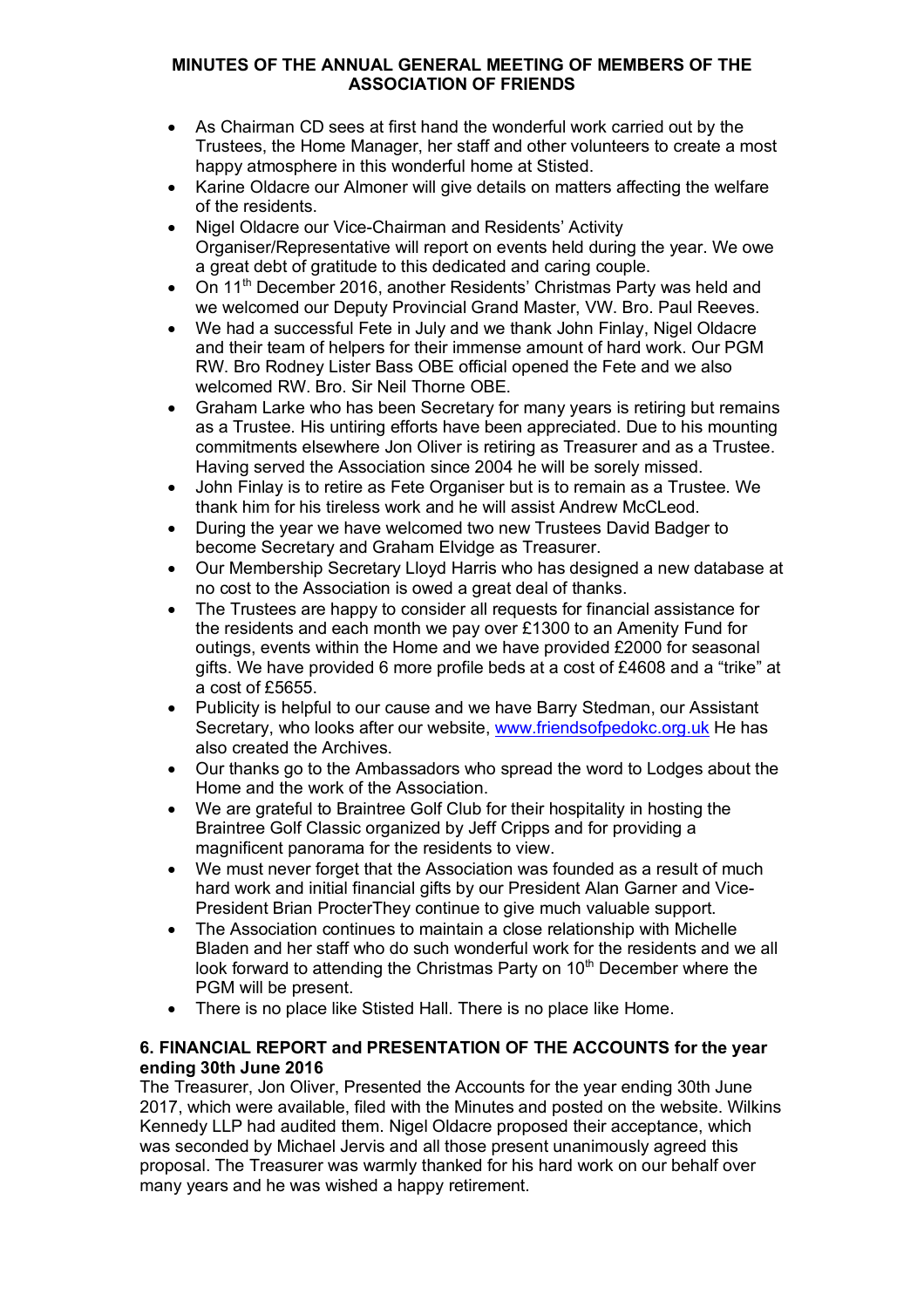## **7. ALMONERS REPORT**

A Copy of the Report is filed with the Minutes with a summary below;

- There are currently 50 residents, 33 in the Main House and 17 in Mauchline House, which is fully occupied.
- Since our last AGM there have been 46 birthdays including 26 over 90 and Richard McMillan at 101. On their birthdays each person is given a card and gift from the Friends.
- Sadly there have been12 deaths. The Oldest being George Argent at 105. Messages of sympathy and cards were sent to next of kin with flowers or a charity donation. There have been 13 new residents including 2 married couples who all receive messages of welcome and flowers for their room.
- On Valentine's Day a box of chocolates was given and on Easter Sunday a pack of small Easter Eggs was also given to each resident from the Friends. With the help of Audrey Brown, Nigel and I judged the Easter Bonnets.
- Nigel and I attend the residents' monthly meetings, which help to identify items, which the Association can help to buy to improve the residents' quality of life.
- On most months we hold a quiz and with Nigel doing games of Hangman both of which create a bit of fun and laughter.
- The residents asked for Nicky and Neil of Clearer Productions to again provide the entertainment at last years Christmas Party, hosted by the Association. They sang carols and seasonal songs interspersed with seasonal poems and readings. As always the staff and Trustees made fools of themselves singing the 12 days of Christmas. Each person was given a card, which advised them that £35 had been paid into their residents' account. This was followed by a special lunch with wine paid for by the Association
- Nigel and I called into the Home on Christmas morning to wish everyone a happy Christmas.
- I am now writing the Christmas cards for this year, which will include a gift of £50

# **8. RESIDENTS'ACTIVITIES ORGANISER/REPRESENTATIVE REPORT**

A copy of the Report is filed with the Minutes with a summary below;

- The Associations support for the residents continues unabated in addition to a monthly contribution to the Home's Amenity Fund special beds and a "Trike" have been purchased. The Fund pays for entertainment, refreshments, outings shopping expeditions and special teas and lunches provided by the Catering Manager Paul Rush. We owe Paul a great debt of thanks for all he does throughout the year.
- Coffee Mornings are still poorly supported except for a few regulars but we are fortunate to have Alan Reynolds singing on most occasions. In September, we gave him an early Christmas Present in thanks.
- In September, Jeff Cripps presented the PGM with a cheque for £300 for the Association which was profit from the Stisted Golf Classic held in June. Jeff was assisted on the day by NO, GL, AMc. and Andrew Cuthbertson. On the same occasion the PGM presented the new "Trike" to Michelle and he was then taken round the block by Audrey Brown.
- George Lambeth, together with Anne and Dennis May are the principal volunteer drivers and without them it would be difficult to take the residents out.
- We had 3 working parties during the year with a number of regulars including Malcom Taylor, Jim & Boo wheeler, John Adlam, Terry Brewer, Anna Marsden and Graham Larke,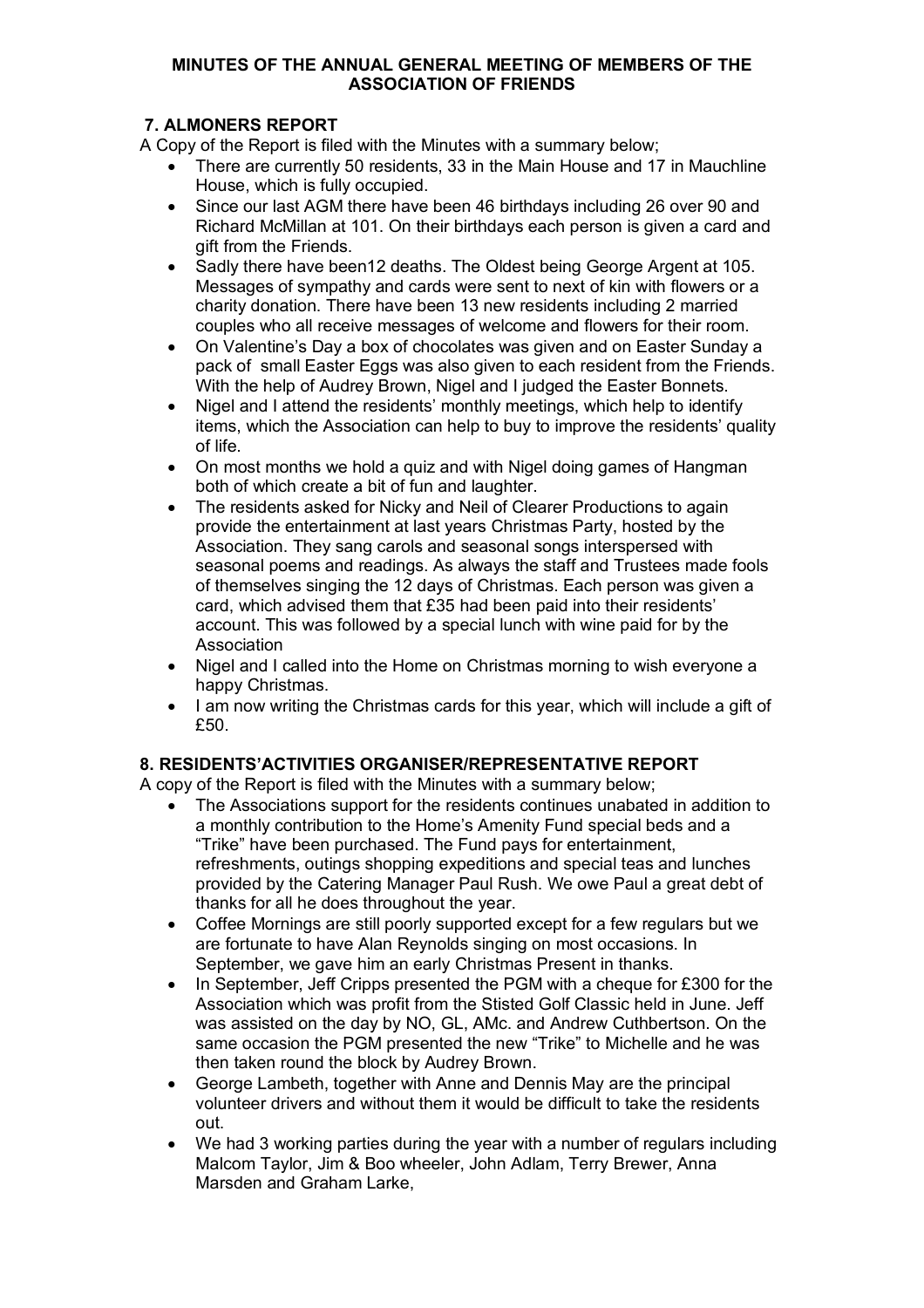- John Finlay's swansong as Organiser resulted with an increased profit. We must thank Malcom, the Wheelers and NO getting the site ready and clearing up. We are fortunate in having Andrew McCleod taking over for 2018.
- Some men's meetings have taken place during the year.
- Articles have been written for the Home's newsletter, which is a good way to publicise what we do.
- We are grateful to the Adlams who look after the Library.
- The Christmas trees donated by the Association have arrived and await decoration with the new decorations.

# **9. HOME MANAGER'S REPORT**

A copy of the Report is filed with the Minutes with a summary below;

- The purchase of six profile beds by the Association have made a bid difference to resident's everyday lives.
- The purchase of the "trike' By the Association, which arrived in September has been amazing with lots of positive comments by residents and relatives.
- Work has commenced on the remedy of the asbestos discovered in the basement we thank the Association for helping to replace the condemned decorations.
- After finally gaining planning permission to create a path to the pond discussions are taking place with the Association to start this project.
- We have welcomed new staff to replace those that have left, including Gavin & Clive from the domestic team who have retired after many years at Stisted.
- The Home's management team has been restructured with Katrina Karolchyk as Deputy Manager and Jacqui Hayden as Dementia Lead.
- PEDoKC has won two RMBI OSKAR awards this year; Jo Braiser and Lijana Eiciene both recommended by residents and relatives.
- MB was pleased to report we are fully occupied with a waiting list for both the residential and dementia side of the house.
- The Home has been fortunate to have benefitted from a vast array of entertainment, which would not be possible without the support of the Association. In December, we had the annual Christmas Party and on 23<sup>rd</sup> December the Christmas Show took place followed by Fish & Chips, in the wrappers, purchased by the Association. On  $26<sup>th</sup>$  January, the staff hosted a pantomime of Cinderella.
- The Catering Team enabled us to celebrate a number of events in support of charities and themed menus for Staycation week.
- On June 23<sup>rd</sup> the home celebrated 300 years of Freemasonry. The resident have had successful trips to Freeport to try bowling. August's Staycation week was a great success, with a 50's party, a seaside day including ice cream. There were also several trips to the beach huts.
- There have been countless other trips out and events in the home giving the residents a very full social life.
- The residents are looking forward to the Annual Christmas Party on 10th December and the visit by Stisted Primary School, to perform carols on the  $14<sup>th</sup>$ . Then on the  $17<sup>th</sup>$  our Choir performs at the Golf Club followed by the staff and volunteers Show on the 22<sup>nd</sup>.
- In March, we finally received our CQC Inspection, which resulted in a Good rating against all five key areas. Since then one of the CQC Officers has conducted some workshops to reassure the staff that we were close to outstanding and how to collect evidence to demonstrate this.
- In November Michelle was presented with an award, which acknowledged PEDoKC had the highest percentage of residents who would recommend their Home.